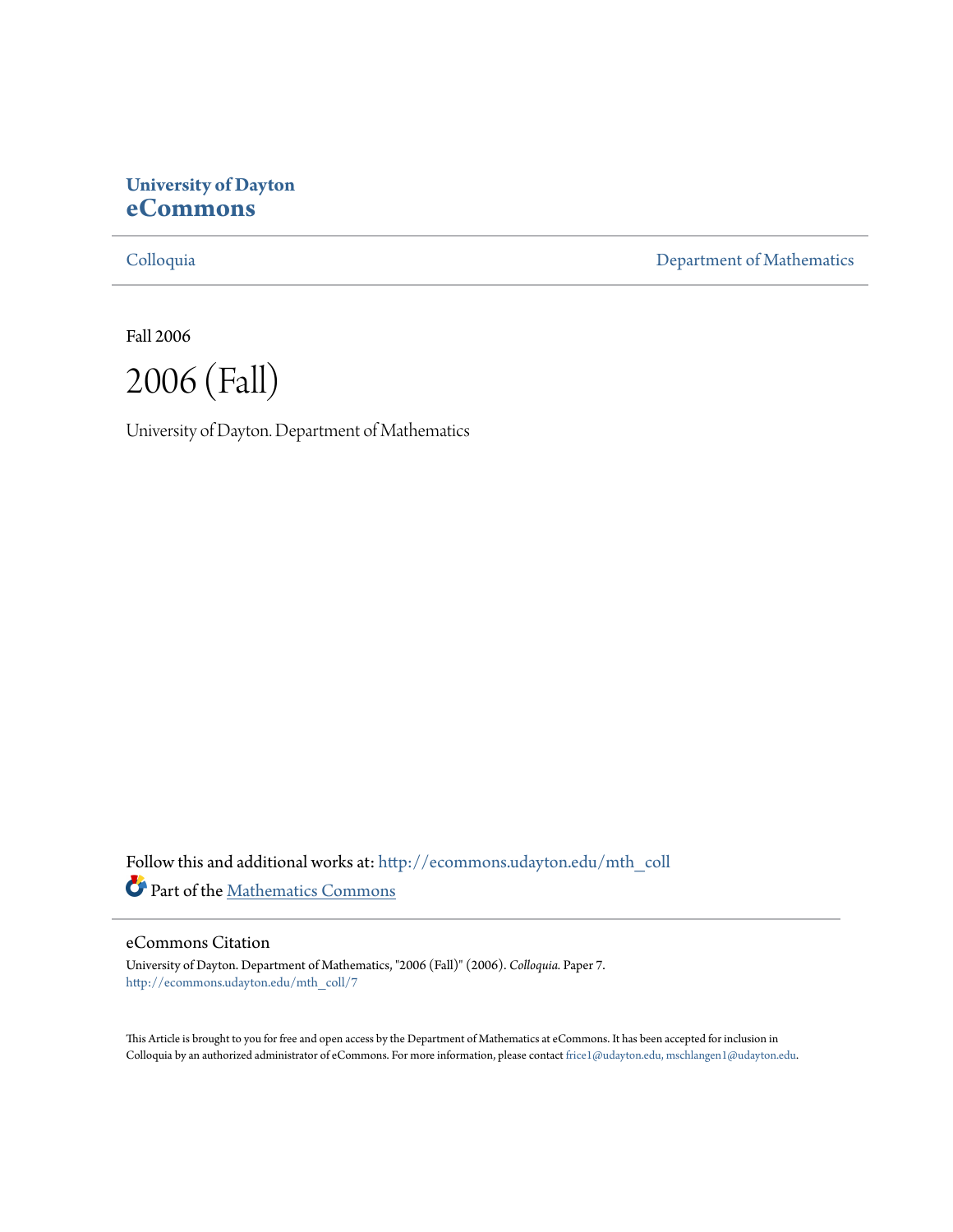### **Abstracts of the Colloquium Talks: Fall 2006**

#### **Department of Mathematics**

#### **Convex Independence in Multipartite Tournaments**

Dr. Darren Parker

**Abstract:** During the past 5 years, R. Westhoff, M. Wolf, and I have been developing tools to help study two‐path convexity in multipartite tournaments. In particular, we have studied various convex invariants, such as rank, Helly number, and Radon number. While our initial results merely gave upper bounds for these parameters, out later work has determined the relationships between these invariants. In particular, we determine when the Helly number, Radon number, and rank are all equal. To an extent, we have done this for general multipartite tournaments. This talk will discuss our results for clone‐free multipartite tournaments.

### **A Survey of Results on Transitive Subtournaments**

### Dr. Arthur Busch

**Abstract:** A tournament is an oriented complete graph. The score sequence of a tournament is the sequence of out-degrees of the vertices, usually in non-decreasing order. A tournament is transitive if the arc set induces a total ordering on the vertices. Erdos and Moser showed that every tournament of order n contains a transitive subtournament of order  $log(n) + 1$ , and using a nice probabilistic argument, that for each n there is some tournament of order  $n$  which does not contain any transitive subtournament of order  $2\log(n) + 1$ . We will generalize this problem by asking similar questions about the set of all tournaments with a given score sequence. We also will discuss problems relating to tournaments that admit a partition of the vertex set into 2 subsets, each of which induces a transitive subtournament.

# **Stochastic Valuation of Mortgage Servicing Rights**

#### Dr. Vikas Gupta

**Abstract:** Mortgage servicing rights (MSR) have historically been valued with a static interest rate environment assumption. Whereas, IO (Interest only strips, similar in nature to MSR) trade under a stochastic based OAS approach. Recently, some large market participants have gravitated towards a stochastic valuation approach in valuation of their MSR portfolios.

National City Mortgage, with a \$160 Billion servicing portfolio, is evaluating the merits of stochastic based valuation of this portfolio. This valuation framework requires a robust term structure model (which forecast future interest rates based on current market conditions: yield curve, volatility, etc). The LIBOR market Model (Rebanato, 2002) provides a state of the art framework for a term structure model and is being evaluated by National City Mortgage.

This talk describes the mechanics of stochastic valuation of MSRs, and discusses the pros and cons of the approach. Implications of this choice to the risk management (hedging) of the MSR asset are explained. Challenges in calibrating, validating, and implementing the LMM model are also discussed.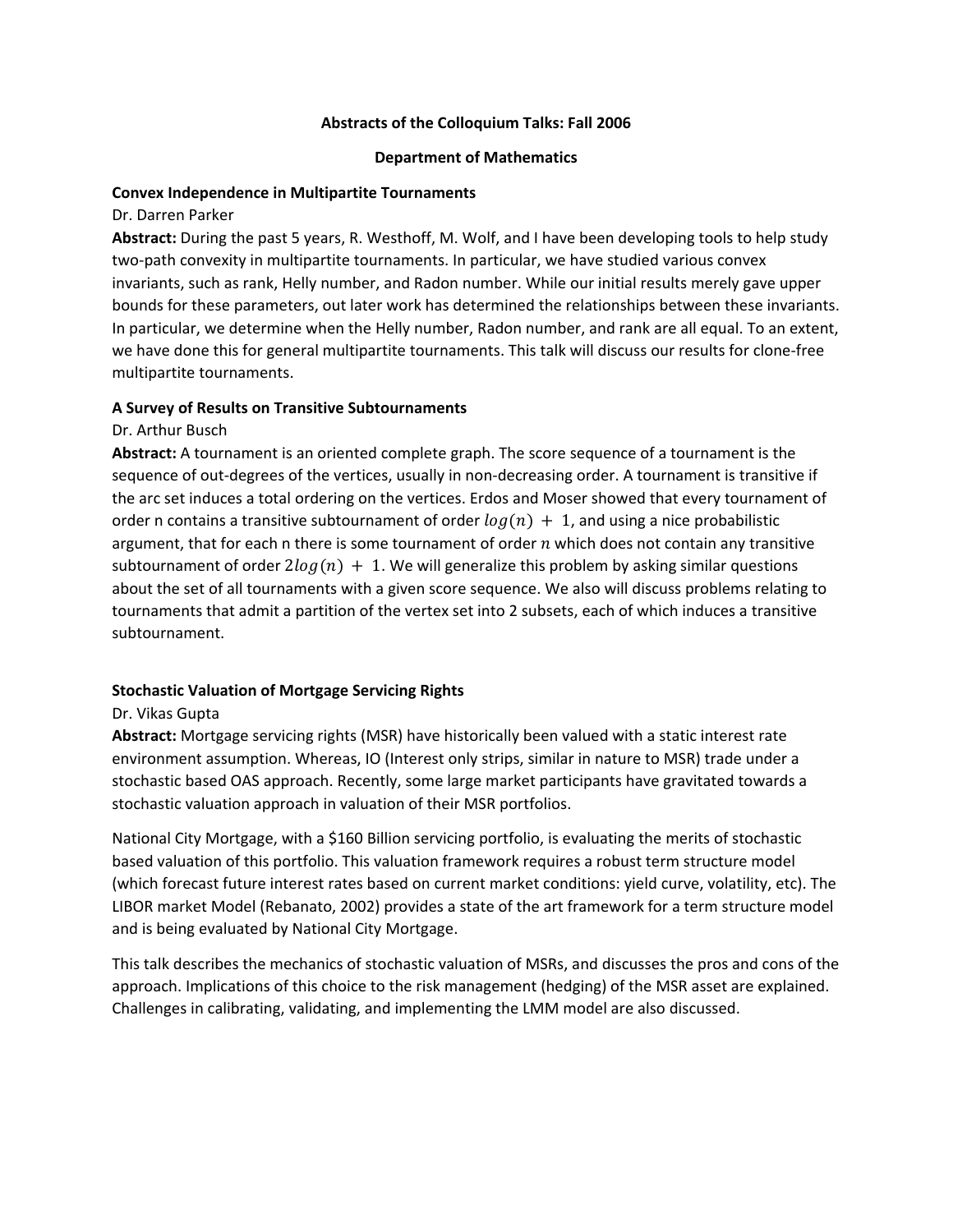Vikas Gupta is Senior Vice President for National City Mortgage responsible for MSR research and performance. In his position Vikas overseas prepayment analytics of National City's retained servicing portfolio, prepayment modeling, and valuation methodology development.

Before joining National City Mortgage, Vikas held positions in Secondary Marketing and Servicing Valuation for M&T Bank. Vikas has a Ph.D. in Materials Science from Vanderbilt University and an MBA from the University of Michigan's Ross School of Business.

# **Option Pricing for An Inhomogeneous Stochastic Differential Equation**

# Dr. Ruihua Liu

**Abstract:** In this work we studied an option pricing problem where the underlying asset follows an inhomogeneous stochastic differential equation that is different from the usual geometric Brownian motion (GBM) model for Black‐Scholes formula. For the inhomogeneous model, exact analytical formula for option price does not exist. So we studied approximate methods instead. We compared several approaches including finite difference for PDE, approximate Fourier Transform and Edgeworth expansion. We developed a new method based on Taylor series. It has been demonstrated that the new method outperforms the other approaches.

# **Fractional q‐Calculus on a Time Scale**

Dr. Paul Eloe

The study of fractional q‐calculus in this paper serves as a bridge between the fractional q‐calculus in the literature and the fractional q‐calculus on a time scale

$$
T = q^{N0} \cup \{0\} with \, 0 < q < 1
$$

By use of time scale calculus notation, we find the proof of many results more straight forward. We develop some properties of *q*‐laplace transform. Then we use these properties to solve fractional  $q$  -difference equations.

# **Experience Studies and Applications at Union Central Life Insurance Company**

# David Harrison

**Abstract:** Annuities are a financial instrument wherein the owner pays a fixed stream of cash flows over a fixed amount of time into an account that pays a fixed interest rate. We are able to compute the value of annuities since the value of any financial instrument is the future value of all of its cash flows and this calculation is taught in many introduction level finance courses.

Life insurance is another financial instrument similar to an annuity in that a fixed amount – called a premium – is paid at regular intervals over the life of the insurance contract. However, unlike an annuity, the amount paid to the beneficiary is paid at the time of death, which is unpredictable. Then, certain assumptions are made based on how long a person is expected to live. These assumptions are called mortality assumptions which are broken down by age group and help insurance companies determine fair premiums to charge for policies. The Society of Actuaries compiles tables that give the mortality probability for every age group and the Union Central Life Insurance company uses tables compiled from data collected between 1975 and 1980 for the majority of its policies. This table is called the 1975‐1980 Basic Table, or the 75/80 Table.

These tables are expectations and do not reflect exactly how long the American population will live due to the probabilistic nature of ones life expectancy as well as, in most part, to the improvement of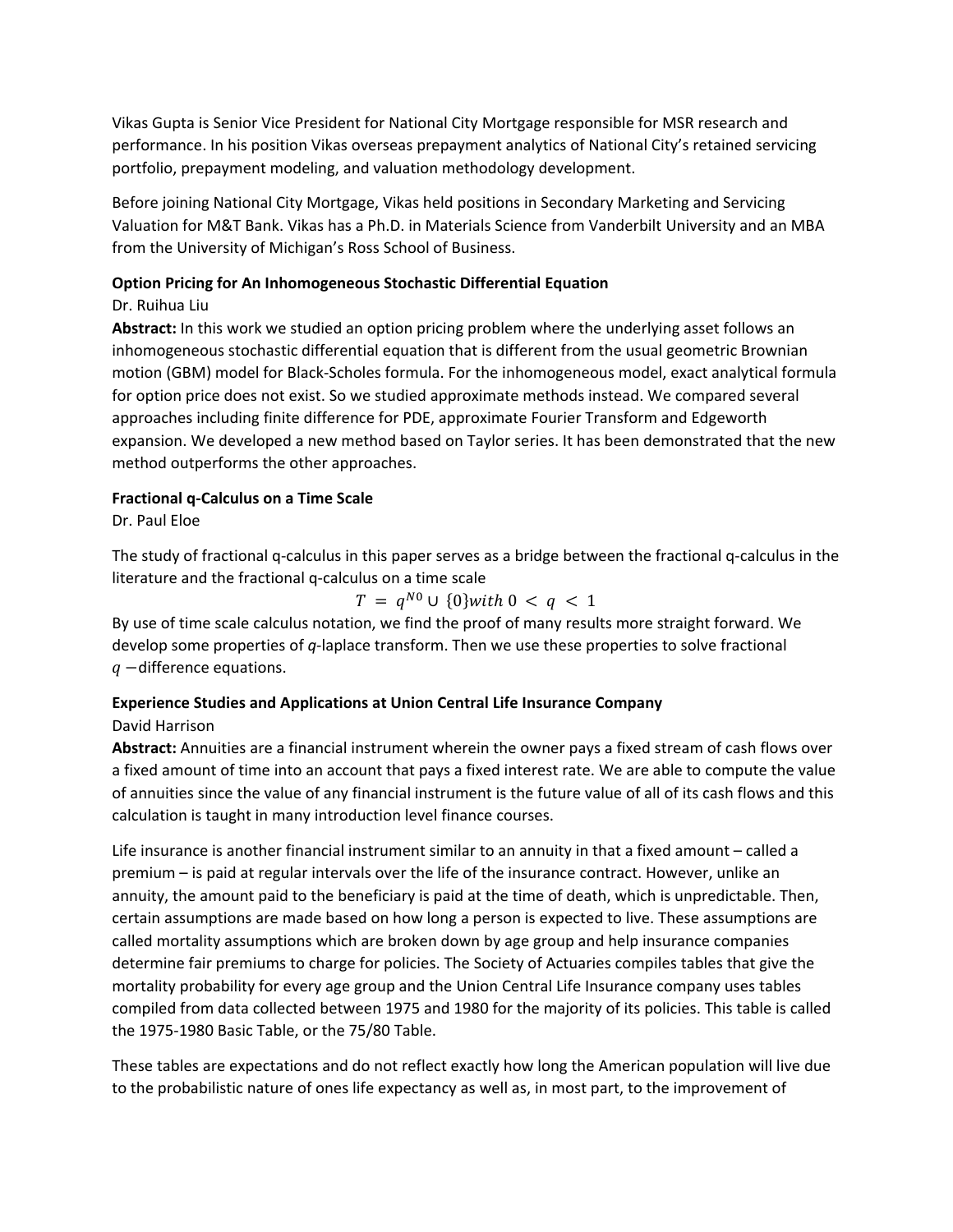mortality over the years. Companies therefore check these mortality assumptions to make sure insurance policies are priced correctly. This check is a study done over all policies called the experience study. The results of the experience study are used in many facets of the insurance industry including pricing policies, financial analysis, dividend payment and other simulations.

### **Adaptations of "Smart Money & Naïve Speculators"**

### Bridget Hilgeford

**Abstract:** In his paper, "Smart Money and Naïve Speculators," F. Albert Wang explores a model of speculative trading involving both noise traders and informed investors with emphasis on an informed investor's strategies to exploit typical noise trading. By adjusting one of the initial assumptions within this model and recalculating the mathematical results, one is able to thoroughly investigate the structure of the model. The implications of the new results over time can then be seen graphically and analyzed for their effect on the trading parties involved. As an extension of the scope of the paper, I have developed a computer program within VBA to supply a more immediate means of analyzing the model and its graphical results with regard to changing initial conditions. The program and its mechanics will also be discussed.

# **Pricing American options with Monte Carlo Simulation**

# Fatima Bousso

**Abstract:** American option has been an active area in financial mathematics. Valuing American options is an extremely challenging problem. The difficulty in pricing American options stems from the possibility of early exercise, and the early exercise decision must be determined as part of the solution. It has been shown that in general a closed‐form formula for American option prices does not exist. Therefore, much efforts have been concentrated on approximate methods. In this project, I implemented two numerical methods based on Monte Carlo simulation. The first one combines simulation with a tree and the second one searches for the optimal exercise prices using the Newton's method. I used the two methods to value American Put options on non‐dividend paying stocks and compared the methods with the Implicit and Explicit Finite difference methods for solving the PDE, and with an analytical approximation method proposed by Ju. The programming was done using Matlab and VBA.

# **Information Content in the Disparity of Call and Put Options Implied Volatilities** Brook Bisrat

**Abstract:** Implied volatility, based upon an option pricing model, generates a theoretical value for an option that is equal to its current market price. The factors that affect an option's implied volatility are exercise price, rate of return, maturity date and the price of the option. Using the Black‐Scholes option pricing model and Chicago Board of Trade commodity options data, the implied volatility can be derived.

The implied volatility of call options derived based upon Black Scholes option pricing model is usually different than that of put options because of the non-lognormal distribution of underlying assets' prices. If the implied volatility difference between these call and put options is due to the market's outlook on the distribution of the future underlying asset prices, it should contain information about future price movements.

The results of this study provide proof of the relationship between the implied volatility difference and future price changes. These results suggest that implied volatiles are not only relevant to future realized volatilities, but also related to the first moment of the underlying asset price distribution. Academia will find the results useful to better their understanding of the relation between derivatives and underlying